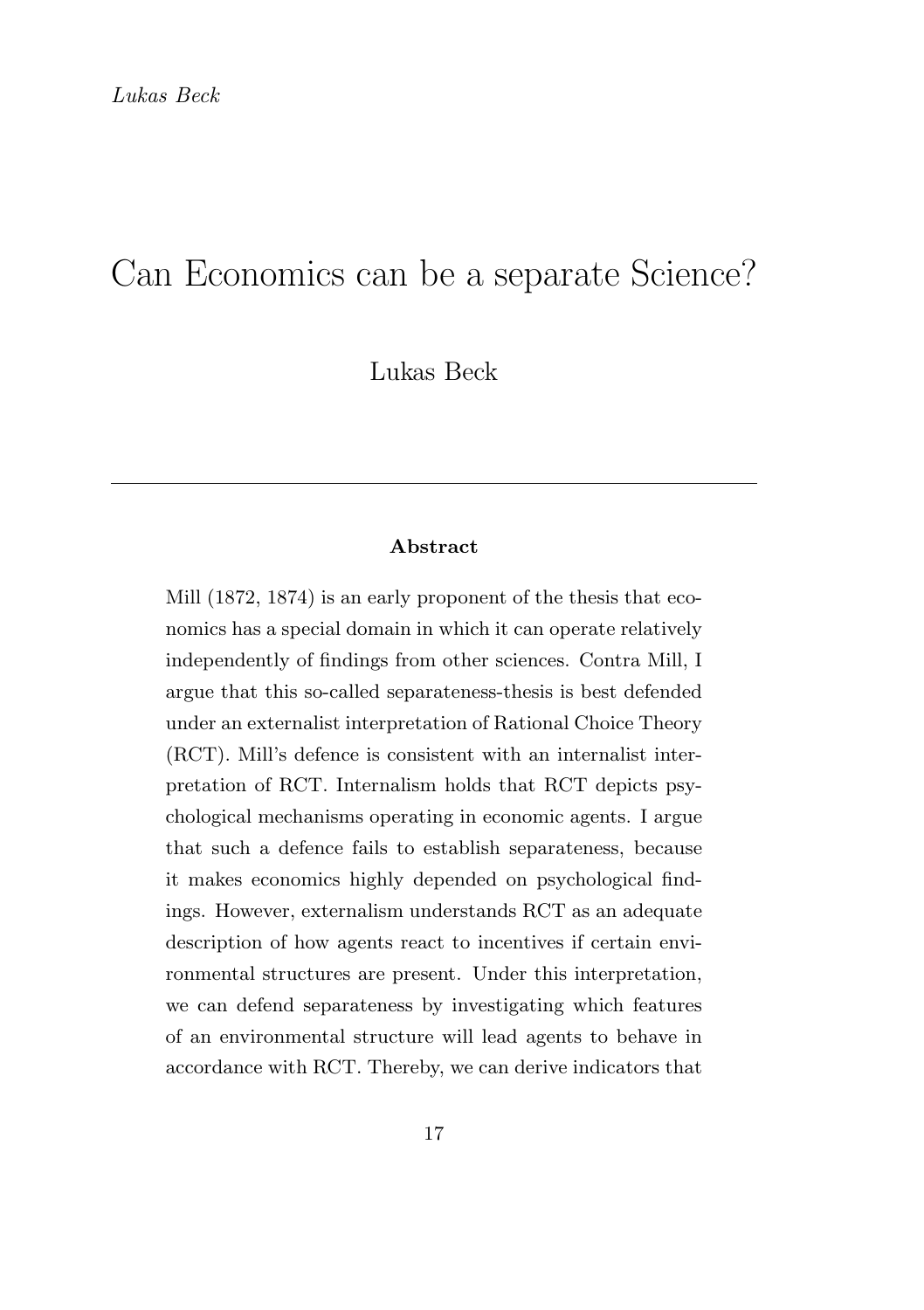enable us to demarcate a separate domain for economics.

# Introduction

The view of economics as an inexact and separate science was first outlined by John Stuart Mill (1872, 1874). This approach holds that economics is concerned with a special class of phenomena (the economic domain), in which some relatively well-known major causal factors are predominant. Those factors are supposed to be psychological mechanisms operating in the economic agent. Because economics is concerned with such a special domain, it is called separate. However, it is also inexact, because besides the major causal factors captured by economic models there are also minor causal factors operating in the economic domain. These minor causal factors will interfere with the major factors depicted in our economic models and thereby cause the real world to deviate from our predictions. For practical reasons (i.e. computational limitations) economists cannot include all the minor factors operating in the economic domain into their models.

Thus, we must start from the known major psychological mechanisms and deduce their joint implications. By doing this, economists can discover useful tendencies. Hausman (1992) can be regarded as a contemporary defender of a version of Mill's approach to eco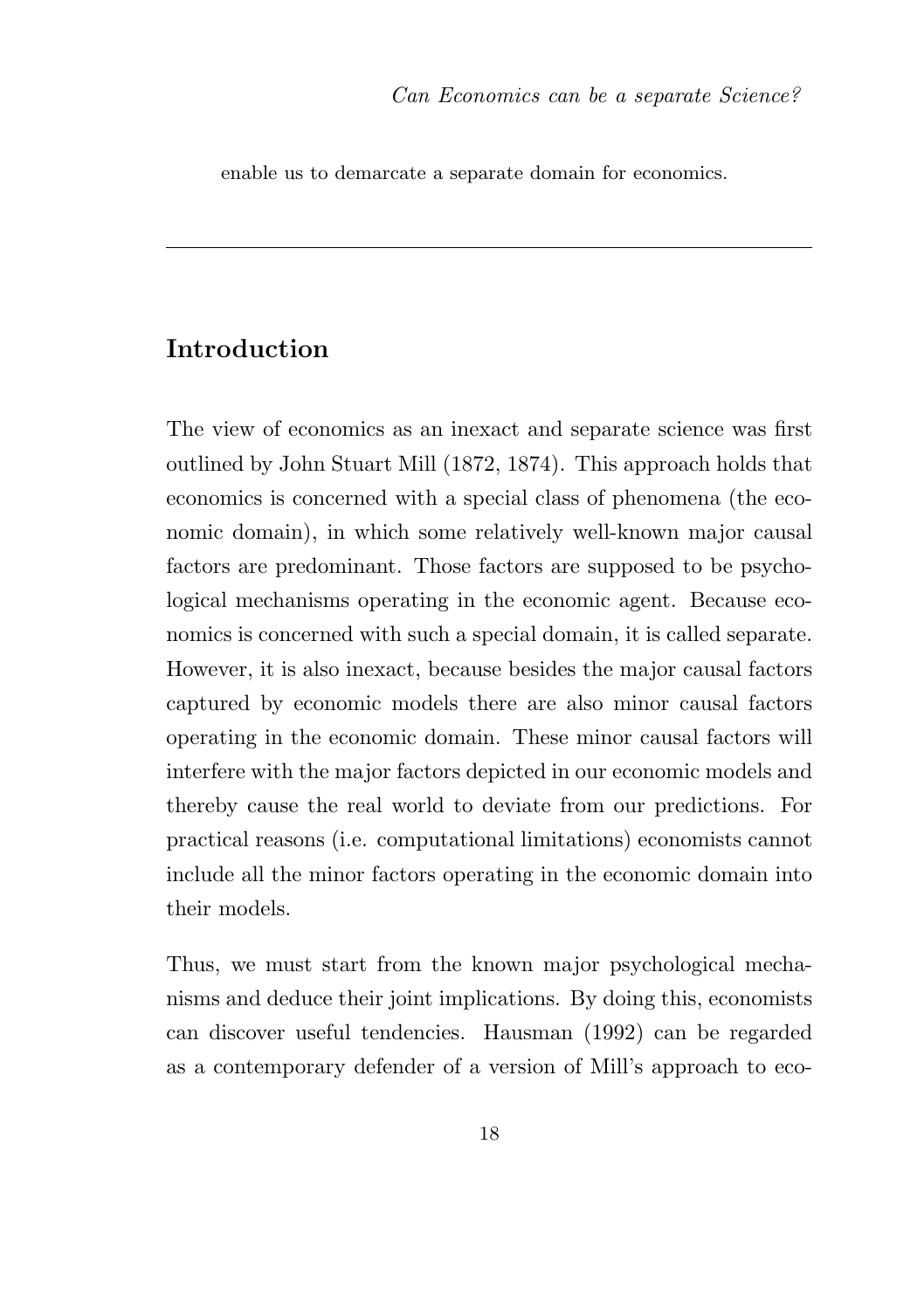nomics. Yet, contra Mill, he is sceptical about the separateness of economics. Under his view, psychology can contribute to economics by providing evidence for or against the mechanisms depicted in microeconomic models. In recent years, there has been a debate about similar arguments against the separateness of economics (see Gul and Pesendorfer 2008).

This paper argues for the possibility of an account of the separateness of economics different from Mill's account. I will argue that if we understand Rational Choice Theory (RCT), which is central to modern microeconomics, as a psychological theory, economics cannot be a separate science. However, I will question whether microeconomic models should be interpreted as depicting psychological mechanisms. There is an alternative interpretation of RCT, which understands it as an adequate description of how agents react to incentives if certain environmental structures are present (Satz and Ferejohn 1994, Ross 2011). I will argue that this so-called externalist interpretation of RCT offers economics the opportunity to be a separate science, while the psychological or internalist interpretation severely undermines this option.

The paper is structured into three parts. The first part outlines Mill's account of economics as an inexact and separate science. The second part argues that Mill's construal of economics as a separate science fails to withstand scrutiny. The third part introduces externalism as a different interpretation of RCT and thereby argues for the possibility of a separate domain of economics independent of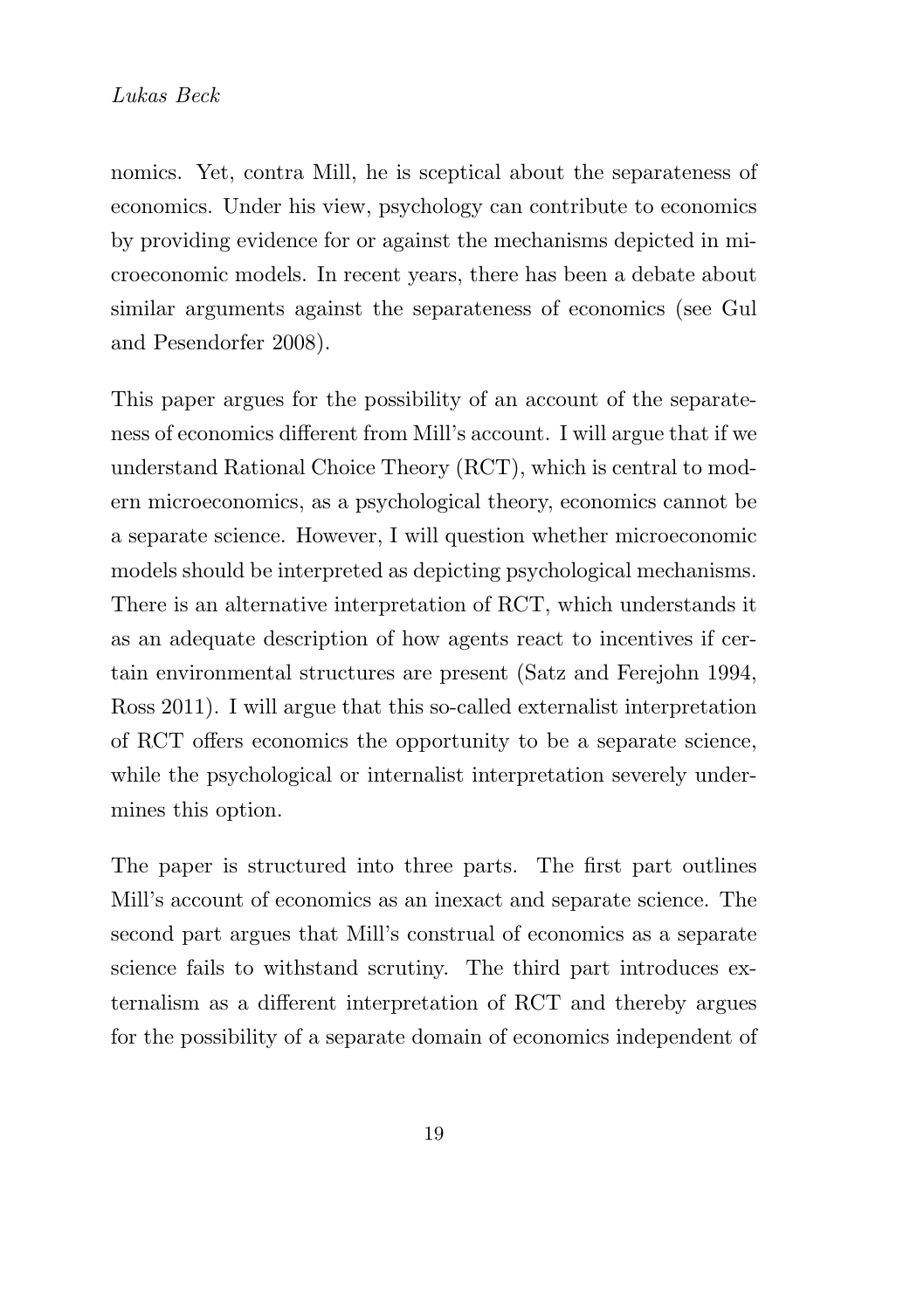psychology.

### Economics as Inexact and Separate Science

According to Mill, economics is limited because we cannot easily conduct experiments. He defines economics as "the science that traces the laws of such of the phenomena of society as arise from the combined operations of mankind for the production of wealth, insofar as those phenomena are not modified by the pursuit of other phenomena" (Mill 1874, p. 140).

Under Mill's view, economics has a special domain. It is concerned with the actions of people, but only insofar as those actions are concerned with the pursuit of wealth. Mill holds that there are different psychological laws operating in human agents. Some of these laws are peculiar to or have a strong influence when it comes to the pursuit of wealth. Moreover, because these laws are relatively well known to us, we can deal with the experimental limitations of economics by deducing the implications which those laws would have if they operated in isolation. For example, the aversion of labour and the desire for luxury are laws that are supposed to strongly operate in humans when they pursue wealth. Given information about the specific circumstances of human agents in different societies and time-periods, we can deduce the behavioural implications of those laws. Yet, as humans are never solely concerned with the pursuit of wealth, we will never observe the mechanisms underlying those laws operating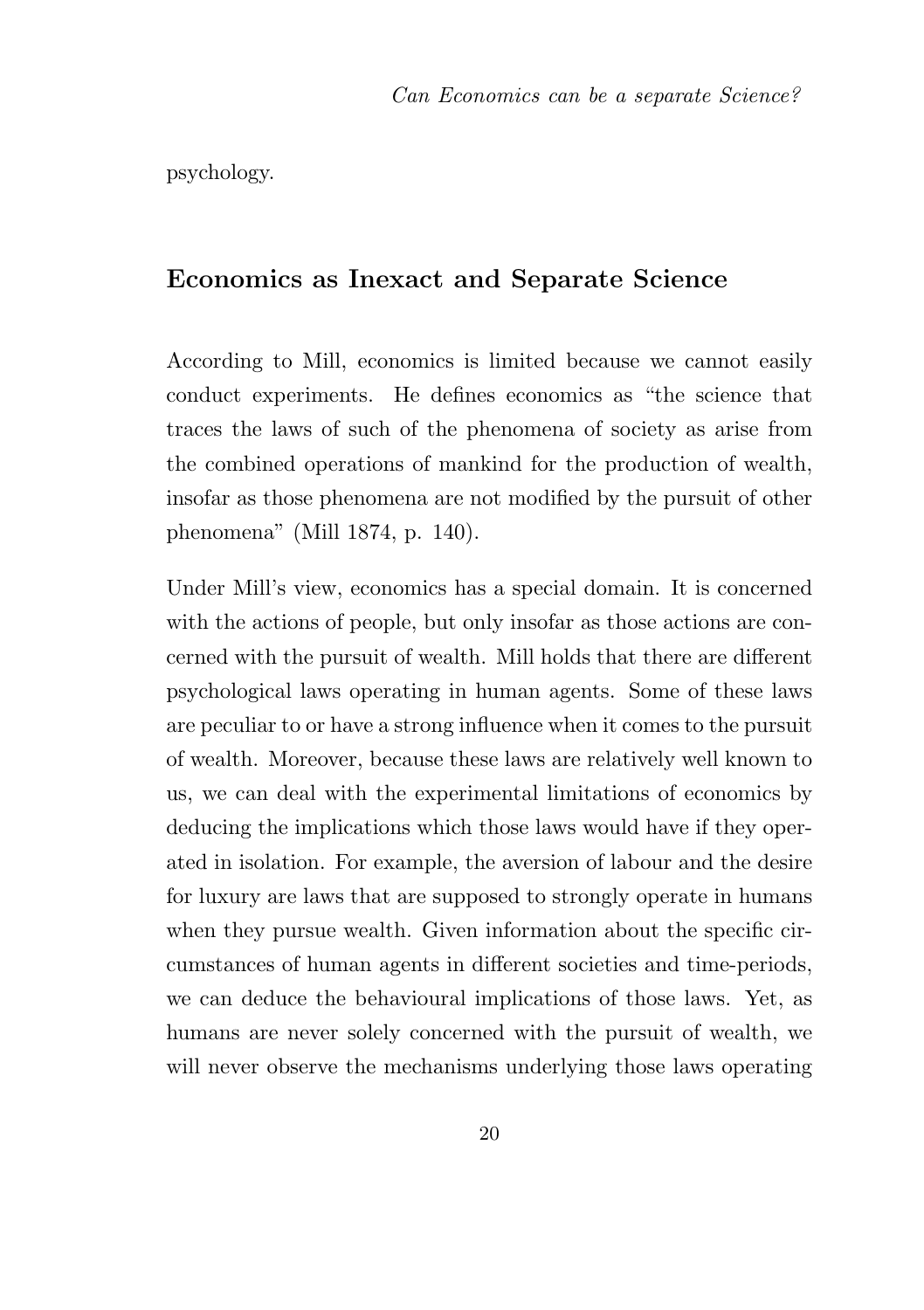in isolation. Instead, other mechanisms, which do not belong to the domain of economics, will interfere. Nonetheless, even though there is interference, the major mechanisms of the economic domain will still push the behaviour of economic agents into a certain direction. This means that the observed behavioural outcome will still be influenced by the mechanisms we investigated in isolation, but deviate from it due to the interfering factors. Note that this assumes that the psychological mechanisms are still operating in the presence of other mechanisms as they would do in isolation. In this regard, Mill introduces the term tendency. According to Mill, the presence of a mechanism constitutes a tendency in the behaviour of an agent iff the mechanism had the same influence on the resulting behaviour that it would have had if the mechanism had operated in isolation (Schmidt-Petri 2008).

To illustrate the notion of a tendency, consider the vector addition of forces in mechanics. In the absence of other forces, we can clearly determine in which direction an object will be pushed by a certain force A. However, even if an additional force B interfered with the object, the initial force A would still act on the object and partly determine in which direction it will be pushed. Even if we did not know about the interfering force B, and would be therefore unable to determine the exact motion of the object, we could use our knowledge of force A to determine the object's inclination of moving in the direction of force A.

More general, tendencies are the mechanisms that produce the gen-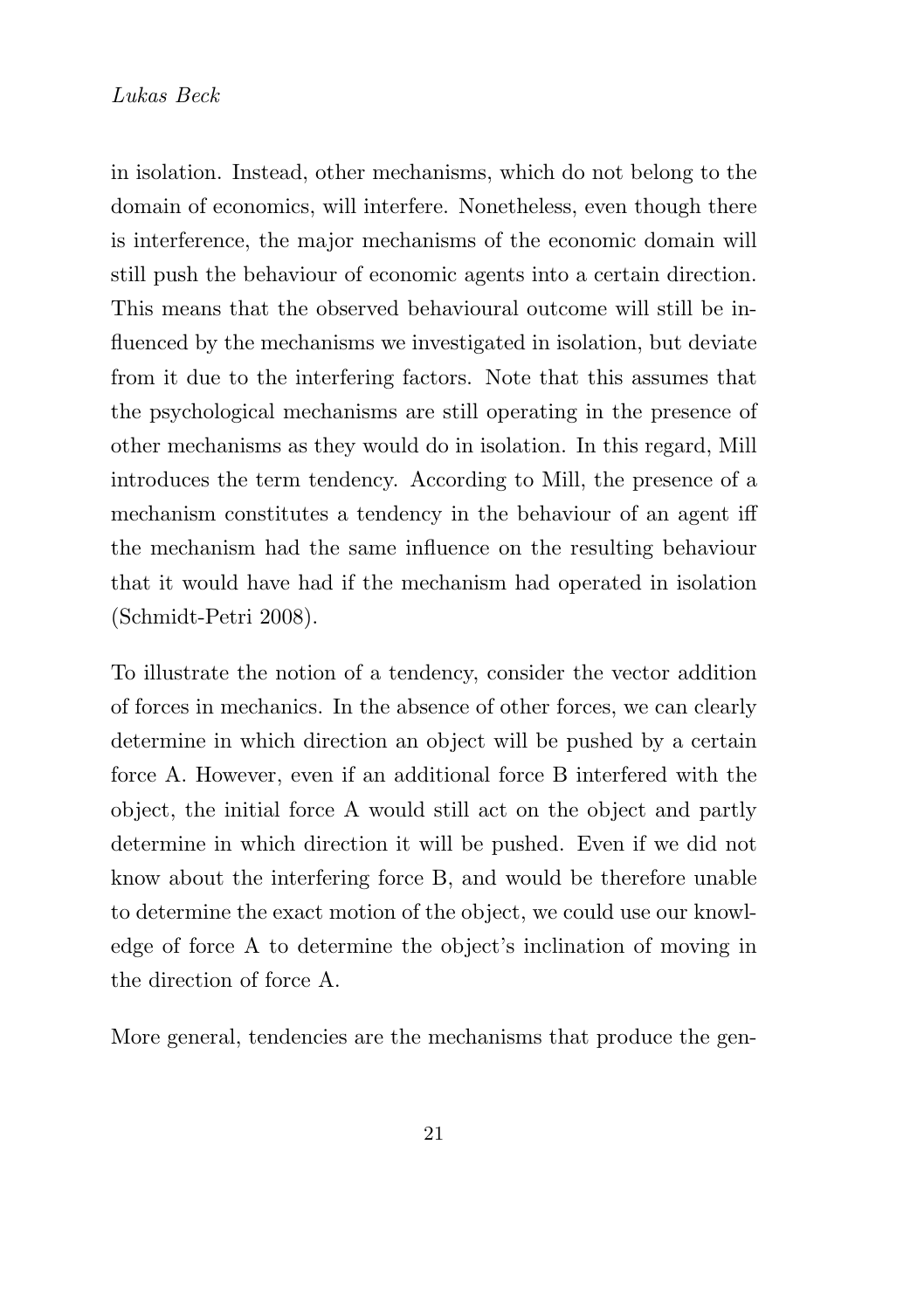eral regularities that the laws of economics express (Mill 1874, see also Cartwright 1994). Economics is inexact because other causal factors interfere with the psychological mechanisms operating during the pursuit of wealth. However, this does not imply that economics has no separate domain to investigate. Its domain of inquiry is concerned with a subset of psychological mechanisms. By theorizing about the effects resulting from the combination of these different mechanisms and individual circumstances, economists are supposed to discover useful regularities (Mill 1874, pp. 152-153). During this process, the economist acts as if those mechanisms were the only ones operating within an agent. Hence, Mill's account of economics can justify that we can conduct economic research while paying little attention to the discoveries of other sciences. Given our practical limitations, and time and energy constraints, this has important implications for how we should practice economics.

Of course, economics has evolved since the time of Mill. Especially modern microeconomics heavily relies on RCT as a framework for modelling choice behaviour. Hence, the separateness of economics as a whole crucially depends on whether RCT is sufficiently independent from psychology. RCT can be stated as entailing that human agents are maximizers of utility. An agent is modelled as having a utility function and assumed to behave in a way that maximizes this function. Interpreted like this, it is a theory about psychological mechanisms. In this respect, it is compatible with Mill's account of economics as an inexact and separate science. Following Satz and Ferejohn (1994), I will call this the internalist interpretation of RCT.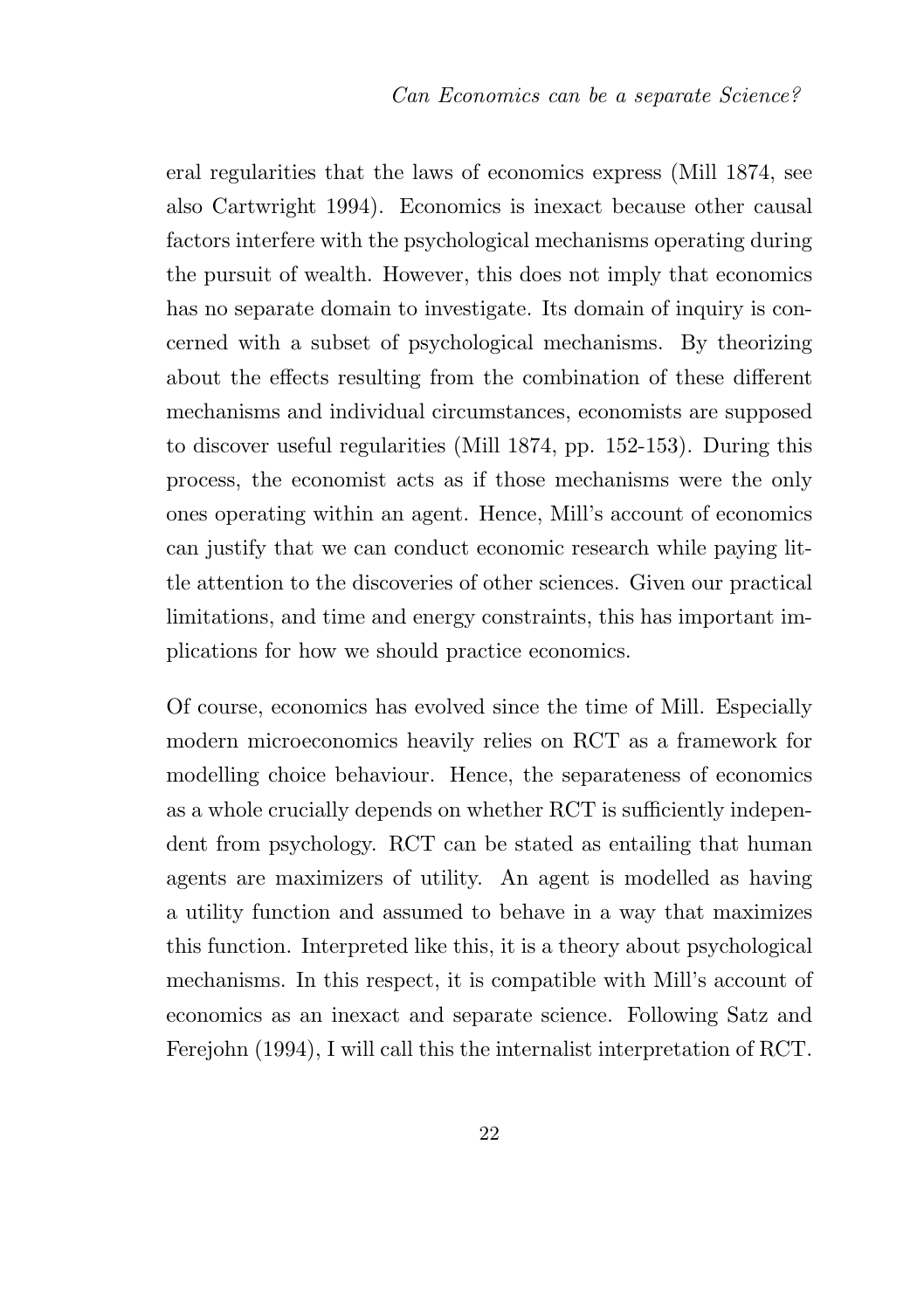Many of the modern critics of RCT understand it in an internalist way (Hausman 1995). An internalist proponent of RCT holds that the behaviour of economic agents will show a tendency constituted by some psychological mechanism that can be described by RCT.

However, recent advances in psychological research programs like experimental and behavioural economics cast doubt on the view that there is a special domain, in which certain major psychological mechanisms operate that are successfully depicted by our economic models (see Kahneman and Tversky 1979, Camerer et al. 2005). Yet, I will challenge whether RCT models should be interpreted as depicting psychological mechanisms. In particular, I argue that if the internalist interpretation is correct, economists have to pay more attention to findings of other scientists that can inform them about the adequacy of the psychological mechanisms depicted in their models. Thus, it is highly doubtful whether economics can be a separate science in the sense of Mill. Yet, there is an alternative interpretation of RCT, which does not understand it as a theory of psychological mechanisms. Under this so-called externalist interpretation, RCT gives us an adequate description of how agents react to incentives if certain environmental structures are present (Satz and Ferejohn 1994, Ross 2011). It does not commit itself to some specific internal constitution of an agent, but holds that certain environmental structures cause agents to exhibit behaviour consistent with the predictions of RCT. If this is correct, we can demarcate a separate domain of economics by specifying the features of environmental structures that lead agents to behave according to RCT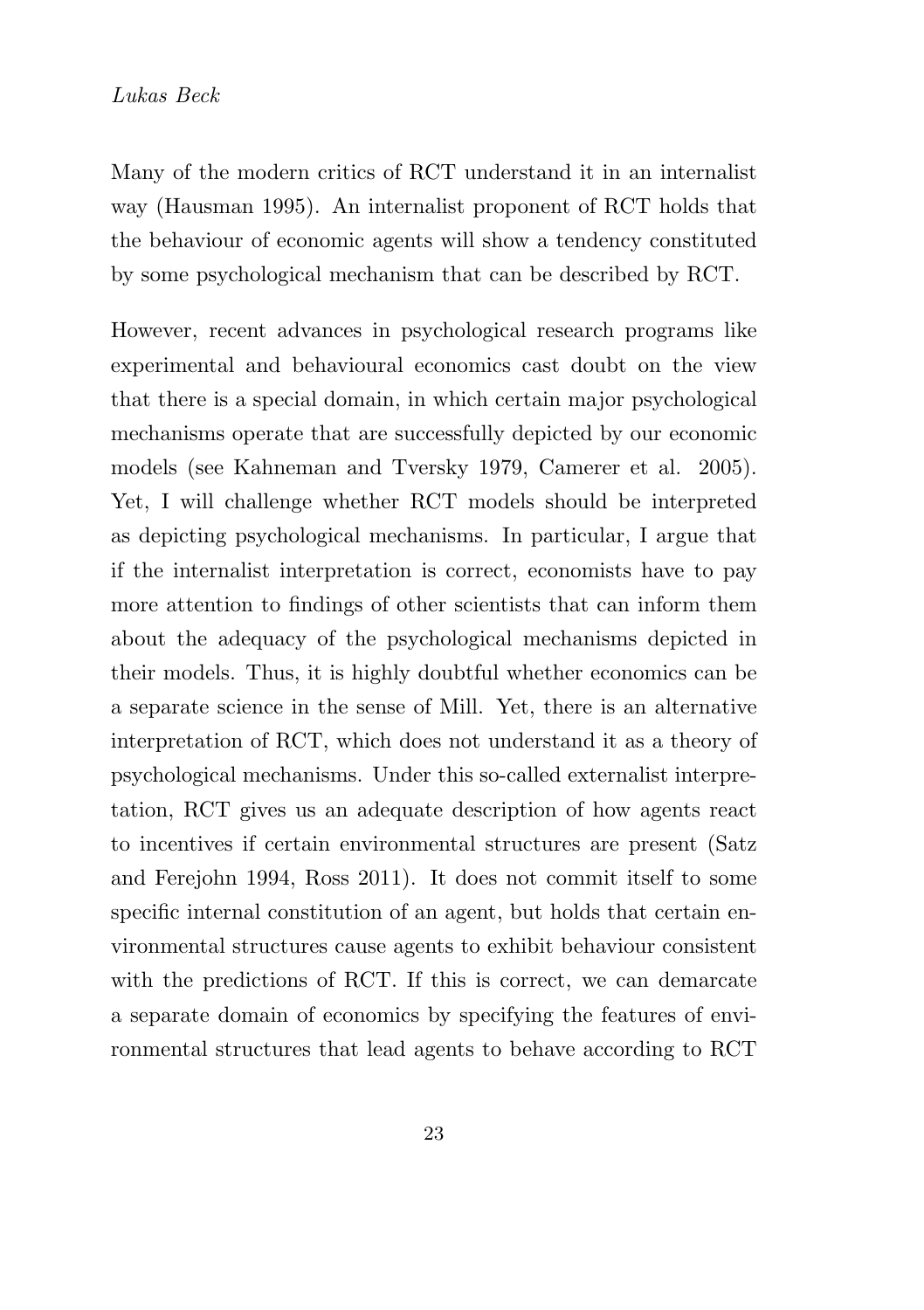(Binmore 1999). Psychological findings would be of little concern in this domain, because the results of RCT would hold in virtue of features of the environmental structure, while psychological details of the agents involved could differ. Hence, the apparent critique RCT faces under the internalist interpretation does not necessarily imply that economics cannot be a separate science. I now expand on why economics cannot be a separate science under the internalist interpretation.

### Internalism and the Separateness of Economics

In the last decades, RCT faced severe criticism from behavioural and experimental economics (Kahneman and Tversky 1979, Camerer et al. 2005). Contra Mill, its critics doubt that we have a good understanding of the major psychological mechanisms that govern economic behaviour. The critique of RCT usually proceeds by showing that the theory delivers wrong predictions in a domain in which it is supposed to work and interfering factors can be assumed to be absent, i.e. laboratory settings in which agents play games where money is at stake. In a second step, the critique usually delivers a model of an alternative mechanism that can account for the behaviour. In opposition to Mill, those authors believe that we can conduct useful experiments in the field of economics.

To illustrate this line of argument, I will now focus on Camerer et al. (2005). They argue that after a century of separation, insights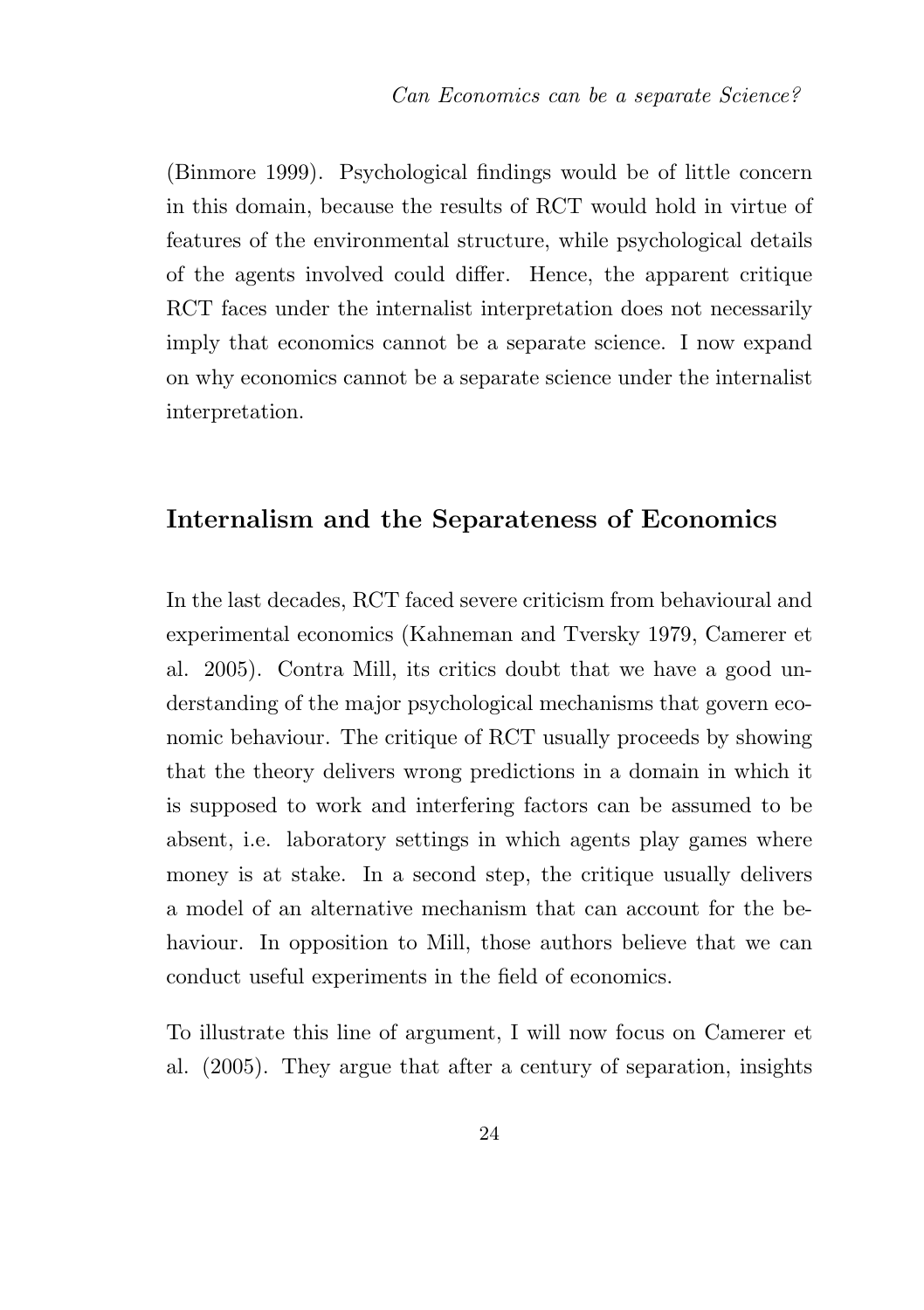of psychology have become important again in economics (see also Bruni and Sugden 2007). They make a difference between what they call incremental and radical approaches. The incremental approach is what neurological and psychological research will add in the shortrun to economic models. For example, research on the neurobiology of addiction suggests how drugs decrease pleasure from future consumption of other goods (Camerer et al. 2005, p. 10). Such findings are supposed to directly inform how to model an agent's utility function.

In contrast, the radical approach tries to deliver a picture of how economics could have been if it had updated its psychology over the last hundred years. In the long-run, according to Camerer et al. (2005, pp. 10-11), psychological and neurological findings point to an entirely new set of mechanisms that underlies economic behaviour. Those mechanisms are often automatic and not accessible by introspection. Hence, they are very likely to deviate from the supposedly well-known mechanisms of Mill's approach and internalist RCT.

No matter what one thinks of the radical approach, it is hard to resist the incremental approach given the internalist interpretation. In favour of the separateness-thesis one could argue that even though many of the new psychological models outperform predictions of standard RCT in particular cases, RCT outperforms those models if applied to a more general domain (see Fumagalli 2016, p. 120). Hence, it could be argued that RCT describes a mechanism that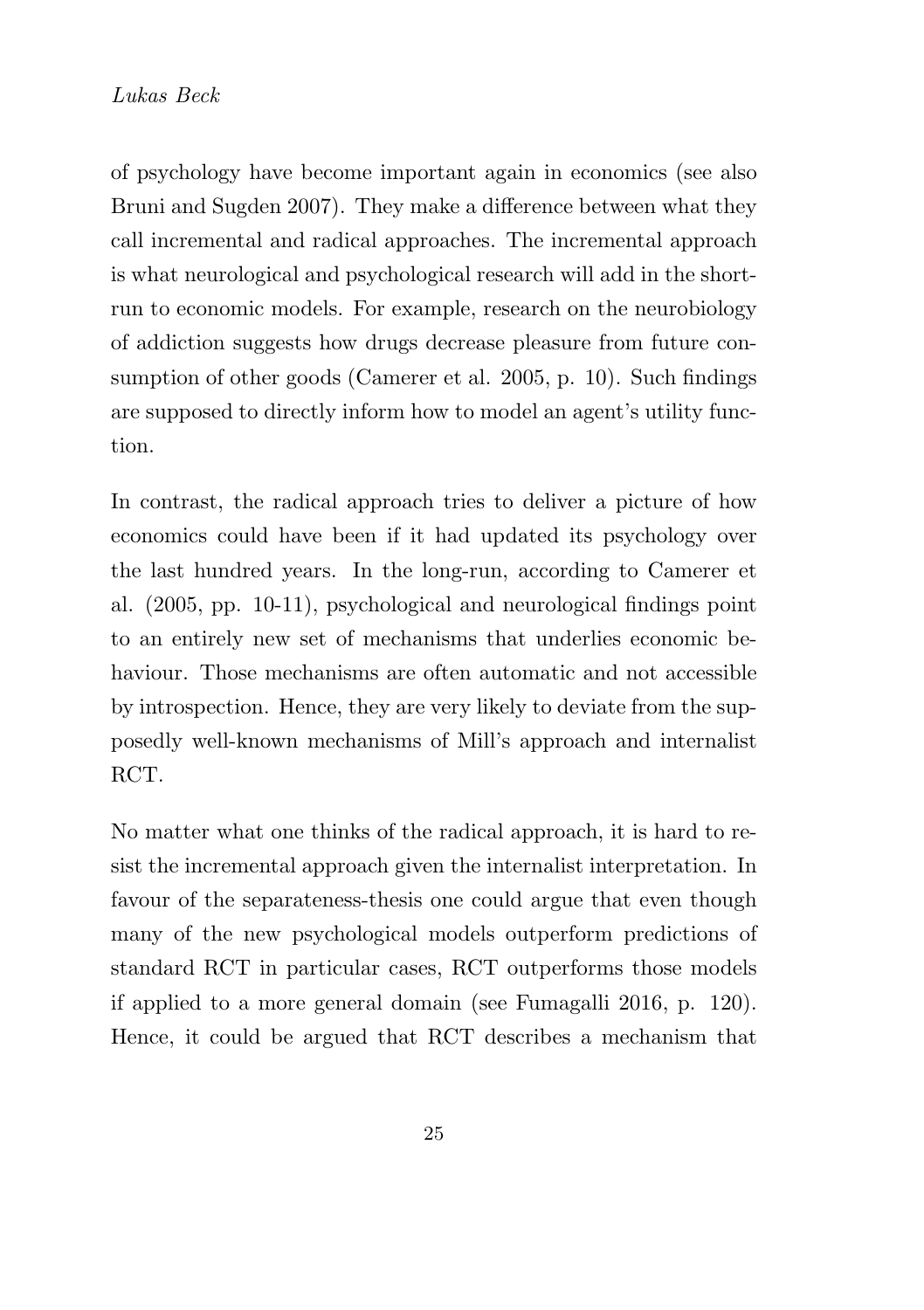constitutes a tendency in the economic domain and that economics is, therefore, a separate science in the sense of Mill. Of course, such a claim needs back up from future empirical research. However, for the current purpose of assessing the separateness of economics, this defence does not suffice. Contra to Mill's vision, in which the individual psychological mechanisms of economics are well-known, economists would still need to engage with psychology to determine if RCT can plausibly be seen as depicting a psychological mechanism. Moreover, psychologists would also have to investigate in what domain such a mechanism is operating. Economists would depend on the psychologist's confirmation that RCT can (at least approximately) depict a plausible mechanism and that this mechanism is always operating in the way depicted by RCT when it comes to phenomena economists want to investigate. Hence, economics would depend heavily on findings of psychology and not be separate.

Of course, one could argue that once economics was helped out by psychology to get its basic principles right it can operate as a separate science. Yet, any research program that depends on very specific findings of another research program when it comes to its core commitments can hardly be viewed as a separate research program. The psychological findings on which economics would be built could be falsified. Given their high degree of specificity, this will tie economics to the progress of psychology and thereby undermine its separateness. Economics would rely heavily on psychological assumptions at the core of its research program for which it can provide no corroboration on its own (Lakatos 1978).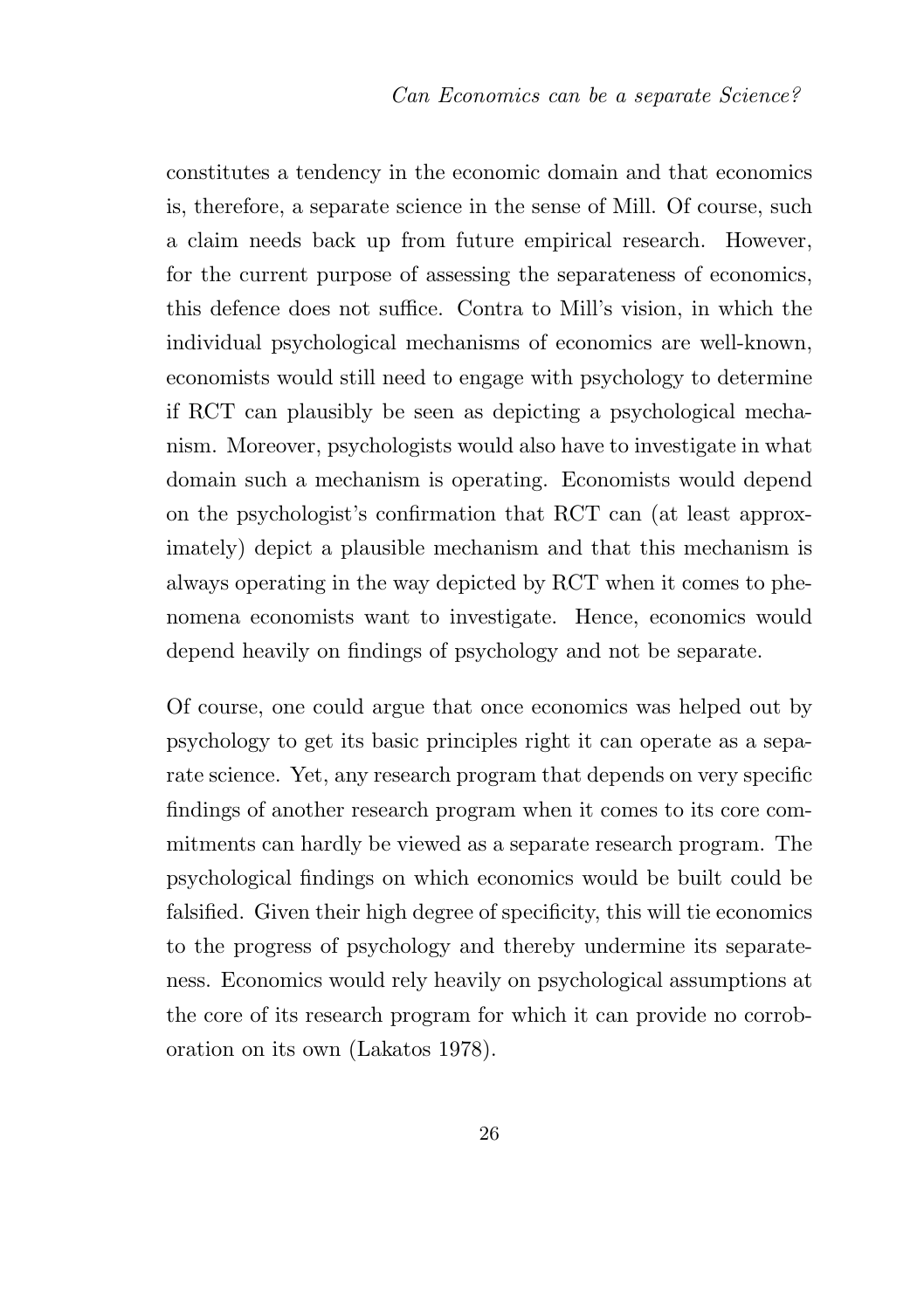To summarize, the separateness of economics is threatened by recent advances in psychology if we subscribe to internalism. However, the aim of the next section is to offer an alternative to the internalist interpretation, which has the potential to defend the separatenessthesis.

### Externalism and the Separateness of Economics

The critique of RCT by psychologists has caused vehement reactions from economists. Gul and Pesendorfer (2008) argue that economics is not about psychological mechanisms, but about choice. While their paper might express a general intuition of many economists, it has led to a lot of controversy and confusion (Ross 2011). In particular, they did not explain the difference between psychological and economic conceptions of choice well and focused on fierce rhetoric instead. I hold that their position is best reconstructed as expressing a view of RCT clearly outlined by Satz and Ferejohn (1994, see also Ross 2011). Their externalist interpretation states that RCT is best understood non-psychologically. Under this view, economic agents are regarded as if they were rational maximizers. Externalism does not assume that agents have the computational excellence needed for being actual utility maximizers. Instead, it relies on ecological rationality (Smith 2003, Harrison and Ross 2010). The basic idea here is that agents do not behave according to RCT because of some psychological mechanism, but because economic agents are embedded in an environmental structure (i.e. certain institutions) that influences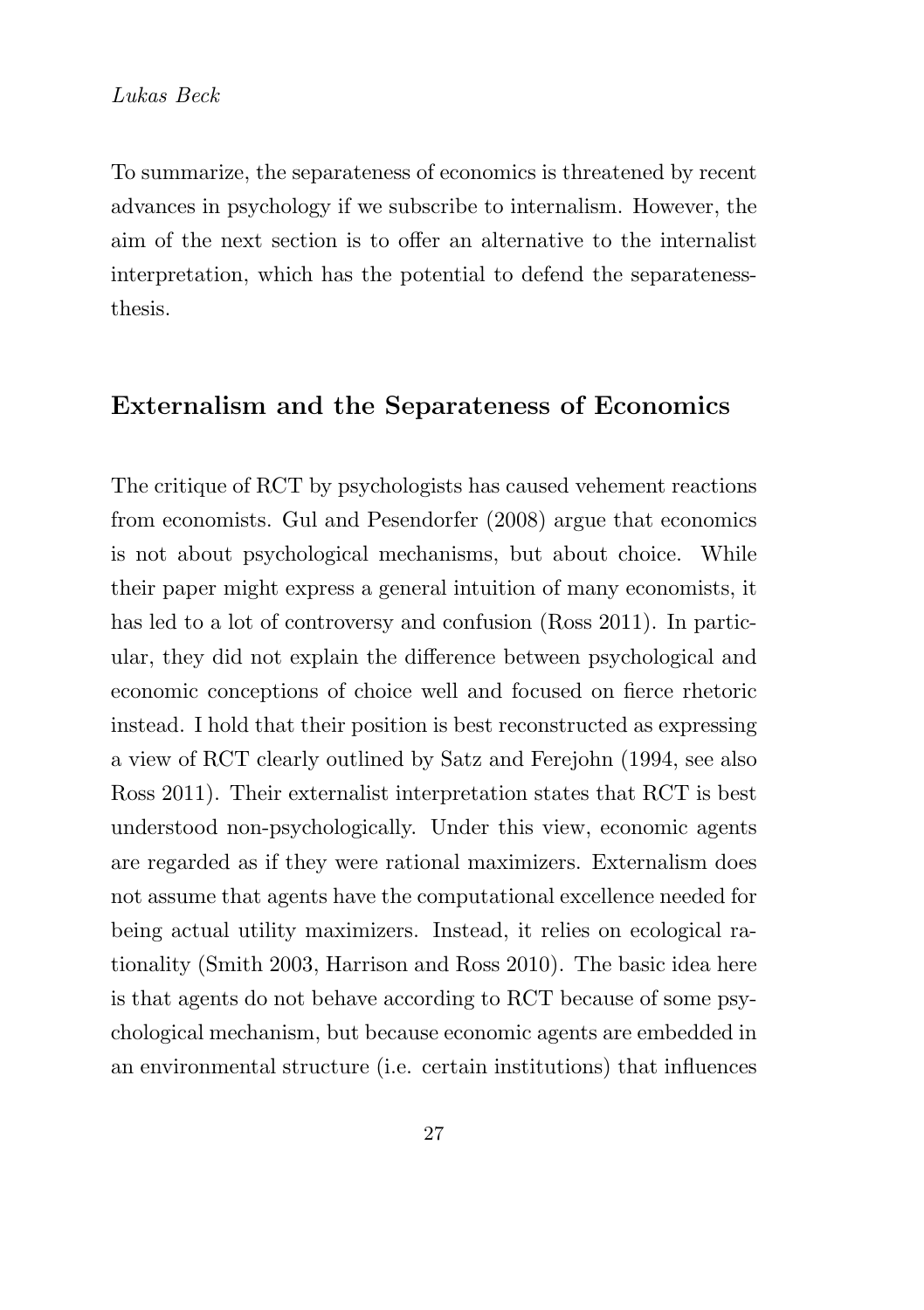their behaviour into a certain direction. This environmental structure is supposed to be full of signals that offer agents a good chance of discovering best responses to a given situation. Of course, also under this view, the internal constitution of an agent is not entirely irrelevant. The agent must be constituted in such a way that she can respond to incentives of the environmental structure. However, under the externalist picture this response does not necessarily have to take the form of a deliberate process in which the value of possible outcomes is calculated. Instead, the interaction between agent and environment can take the form of gradual conditioning in which agents slowly adjust their behavior as a result of negative or positive feedback. In many cases, this will have the seemingly paradoxical result that RCT works best were the choice options of agents are rather limited, because in these cases agents might faster converge towards the optimal response than in those cases where they have more choice options (see Satz and Ferejohn 1994). To sum up, the externalist interpretation of RCT holds that, given certain features of their environmental structure, agents will converge towards the behaviour that is consistent with RCT predictions.

To illustrate this, consider a simple version of the Hotelling model (Hotelling 1929), which implies, if applied to a two-party system with a left and a right party, that both parties will converge towards the centre of the political spectrum. Under the externalist interpretation, this is not the case because a party leader calculated that moving to the centre will maximize her utility function, but simply because the environmental structure of a two-party system favours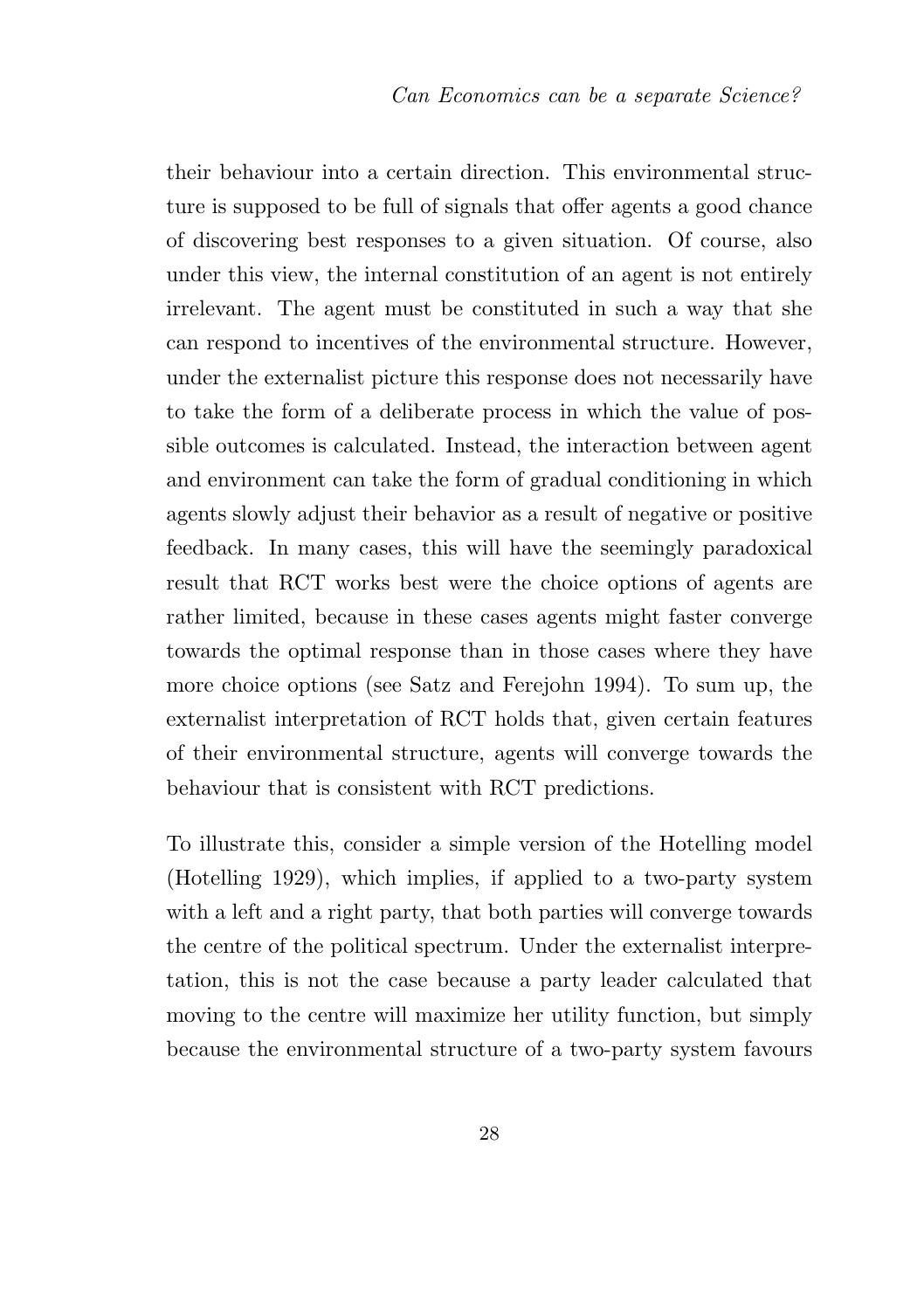parties settled at the centre. A party, which locates itself far away from the centre will endure negative responses in the form lost votes, while the parties closer to the centre will get a positive response. If the party has sufficient time to learn this and the model can be viewed as a sufficient approximation of the environmental structure of a specific political system, the outcome of this system will fit the prediction of the model.

How does this alternative picture help to defend the separateness of economics? Economics as a social science wants to investigate social phenomena such as market behaviour or political processes. If we ask why a certain type of behaviour is regularly observed in a population, investigating psychological mechanisms of individuals might not be of much help, because individuals can differ in the details of their psychological mechanisms (Harrison and Ross 2010). A psychologist who has excellent knowledge of an individual's psychology might be able to make more accurate predictions of that individual. However, the economist, who relies on RCT under the externalist interpretation can be expected to make better predictions for the whole population in cases where the environmental structure is the same for all individuals. The idea here is that the results of differing psychological mechanisms in different individuals can converge towards the same outcome if certain choices are clearly favoured by the environmental structure. For example, consider the fact that most people that regularly consume alcohol avoid becoming addicts. Some may do this by carefully choosing consumption schedules that allow them to avoid addiction. Yet, some others will avoid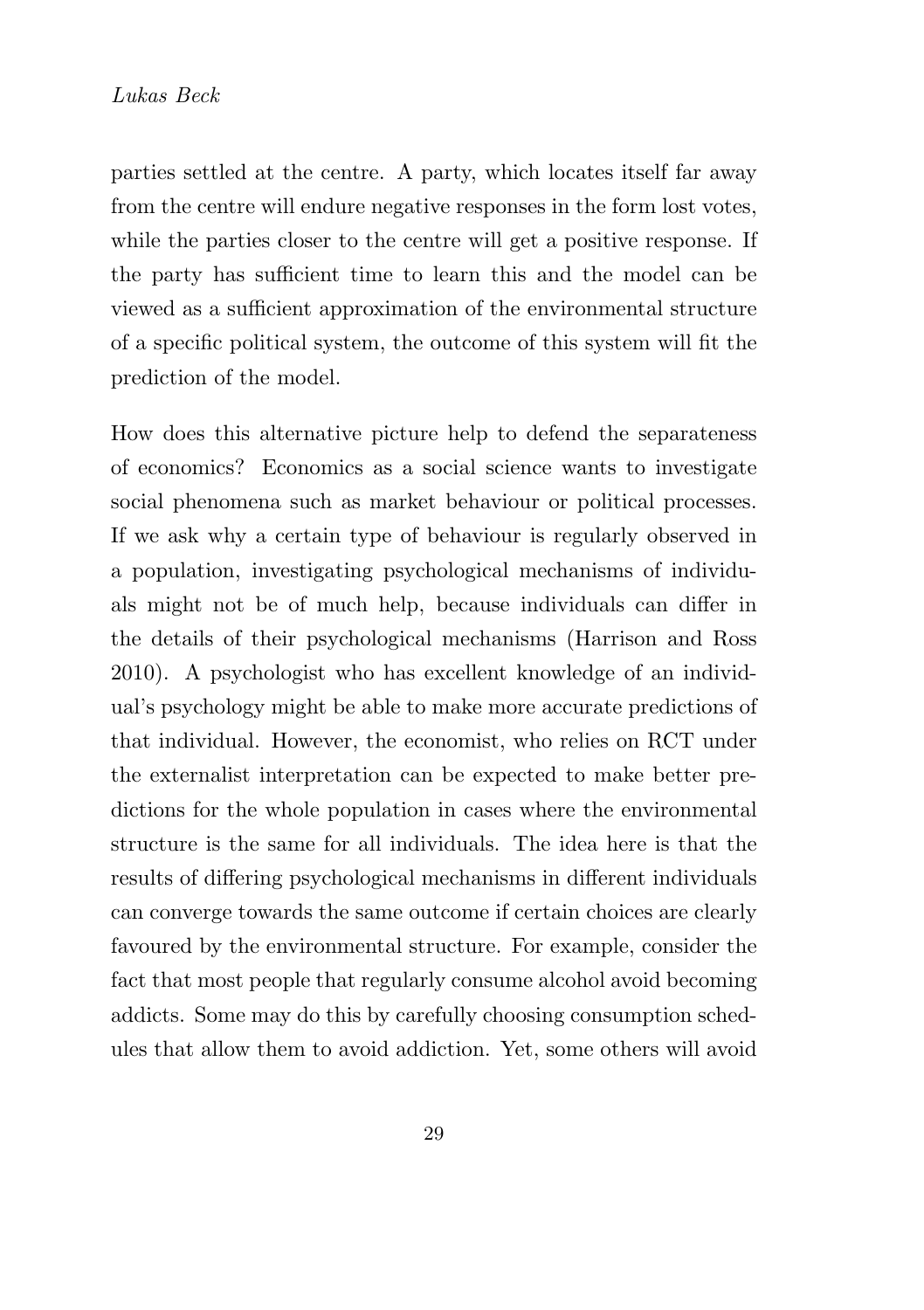addiction simply because they are responsive to the sanctions they would face if they were drinking during their work time (Ross 2011). Hence, psychological findings in laboratories, which place agents in a strange environment, in which they had no opportunity and incentives to discover optimal responses to the environmental structure, do not necessarily bear direct relevance for how economists should modify their models, because the laboratory situation might fail to specify the environmental structure present in the target of the economic model correctly. If this is correct, psychology and economics are pursuing different predictive and explanatory strategies that are suitable for different epistemic goals. More important in the present context, the externalist interpretation of RCT gives us a clear picture of how economics can pursue its goal independently of psychology.

So far I have only given a vague characterisation of the features of the environmental structure, which guarantee successful applications of RCT. Yet, an important question that still needs to be answered is which features are relevant and how we can further specify them. A first approximate list would include that there need to be adequate incentives to behave in a certain way and sufficient time for trial and error learning (Smith 1994, Binmore 1999). Obviously, these conditions need further quantitative specification. However, by further investigating these conditions we can arrive at a separate domain of economics. More specifically, the investigation of these features can lead us to a set of indicators that specify the conditions under which we are justified to expect that RCT provides us with reliable predictions. In turn, we can then use these indicators to demarcate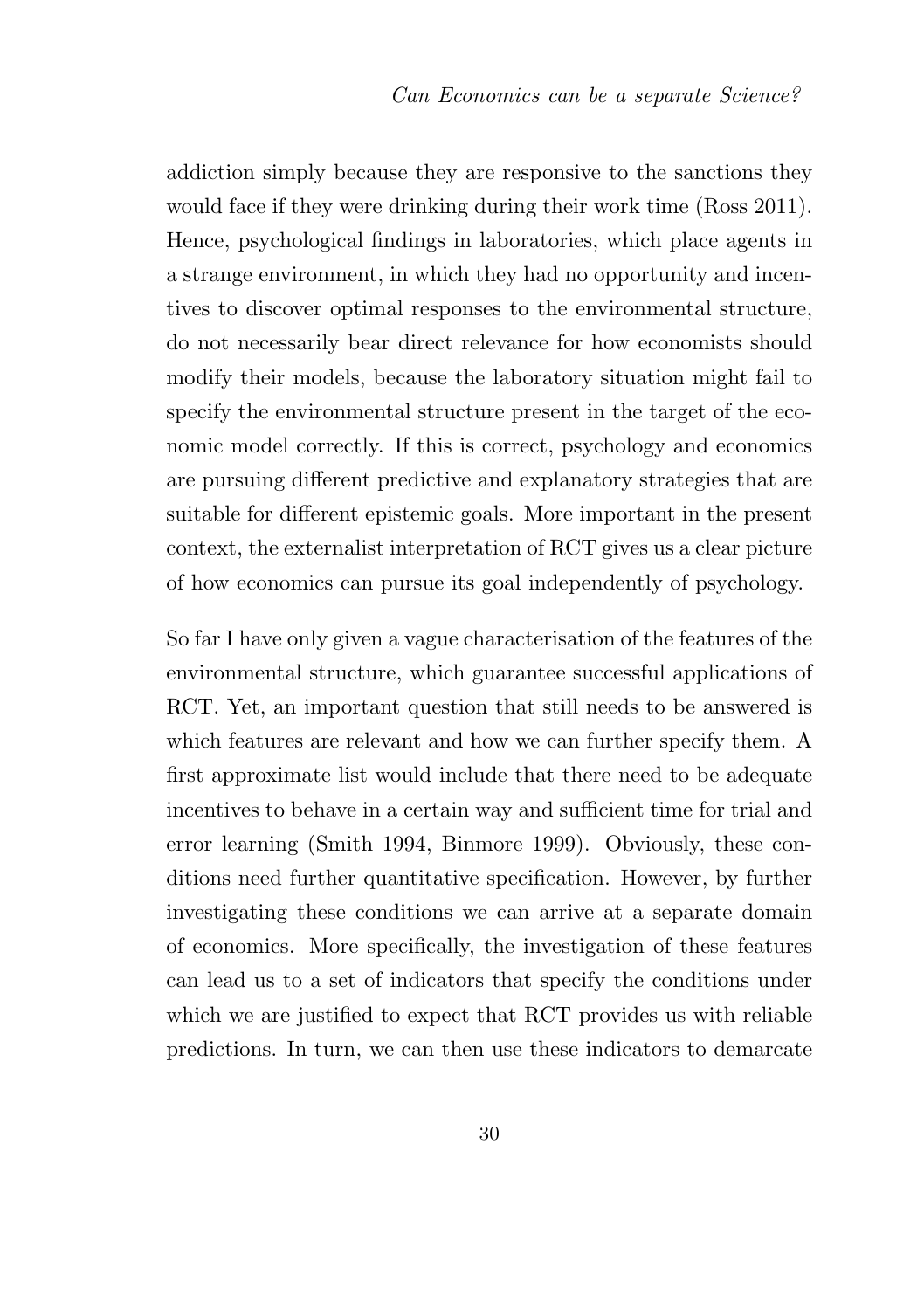a specific set of target systems of RCT, which would then constitute the economic domain. Whether this domain is coexistent with the phenomena economists want to investigate needs to be shown. Hence, it might turn out that the proper domain of economics is very different from Mill's view of economics as the study of human behaviour insofar as they pursue wealth. Nonetheless, the externalist picture allows us to hold up the separateness-thesis, while the internalist interpretation clearly speaks against it.

A Millian could object that one of the main goals of economics is to provide us with reliable predictions of social phenomena. She can argue that economics can achieve this aim in virtue of depicting stable tendencies constituted by psychological mechanisms. Yet, if we understand RCT as predicting the behavior of human agents when the environmental structure is constituted in a certain way, the Millian can question whether this provides us with reliable predictions given that the environmental structure could easily change. After all, only if economics provides us with reliable predictions, we have good reasons to defend its separateness.

However, I do not think that the point that environmental structures are subject to changes constitutes a serious disadvantage for the externalist. If the Millian picture of economics were correct, there would be some enduring psychological mechanisms that constitute stable tendencies in the economic domain. Yet, those mechanisms are not supposed to produce the same outcome independently of the circumstances. Quite to the contrary, according to Mill (1872), the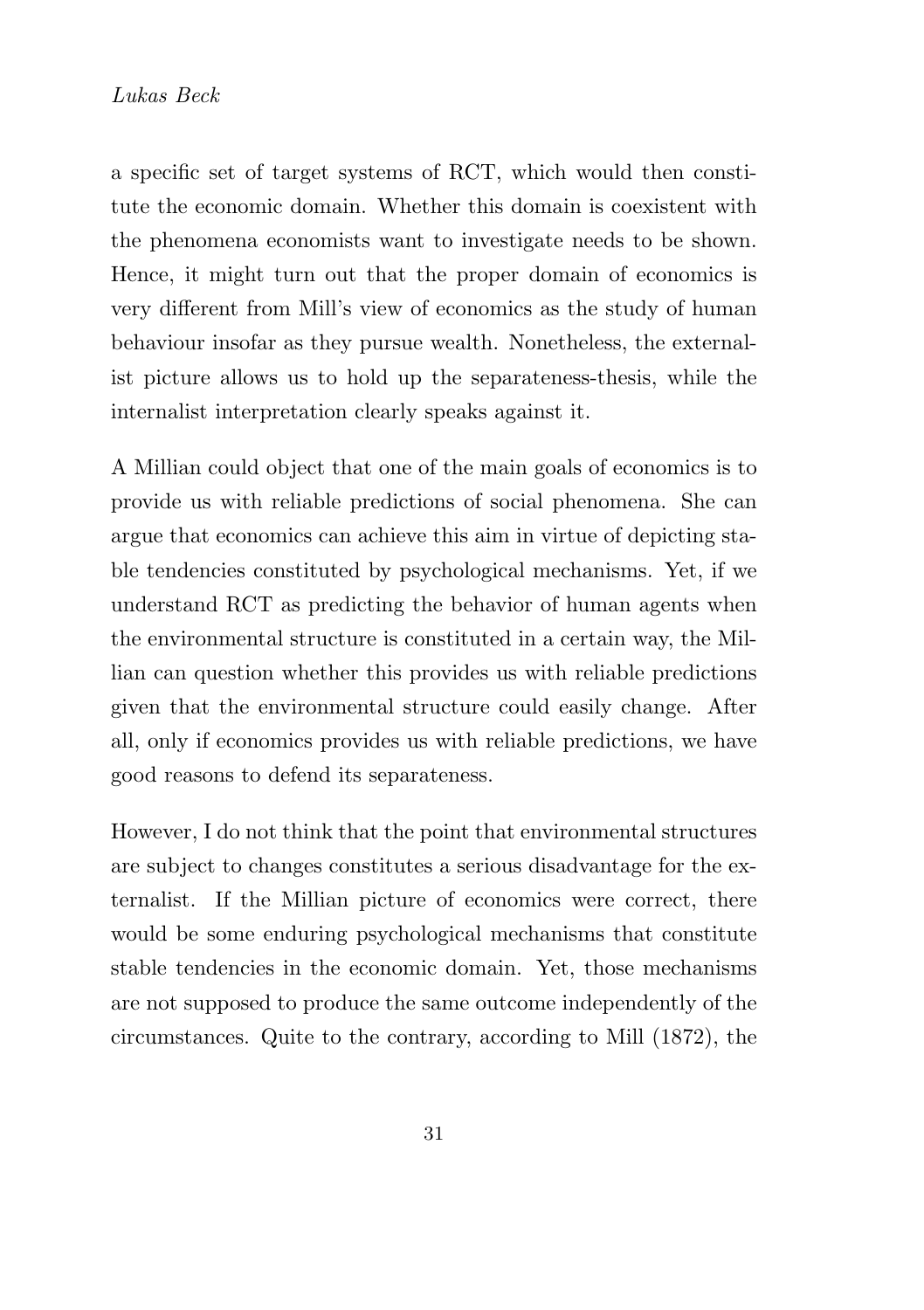psychological mechanisms of the economic domain always produce their outcomes depending on the circumstances of the agent in which they are operating. Furthermore, these circumstances are supposed to greatly differ between individuals in different societies and timeperiods. This is part of the reasons why economics cannot be an exact science. It is very demanding to respect all the changing circumstances of the individuals in a society. Hence, the economist, like any other social scientist, has to limit herself to a subset of psychological mechanisms and deduce the outcomes of these mechanisms depending on the circumstances. Yet, in order to do this successfully, the economist has to keep track of the changing circumstances.

Now, if the Millian argues that changes in environmental structures required by the externalist interpretation would undermine the predictive capacity of economics, she simply points to the fact that we have to keep track of the changes in these environmental structures. We have to check if we are still justified in assuming that the system under investigation is a suitable target for RCT. Yet, it is not a peculiar problem of the externalist approach that we have to pay attention to potential changes in the target system. Predictive accuracy would suffer under the externalist as well as under the internalist picture if we do not track changes in our target systems. Of course, the set of systems that constitute the economic domain would be subject to changes over time, because changes in the relevant environmental structures would not only imply different outcomes, but also that RCT could not be viewed as making reliable predictions of some systems anymore. However, in order to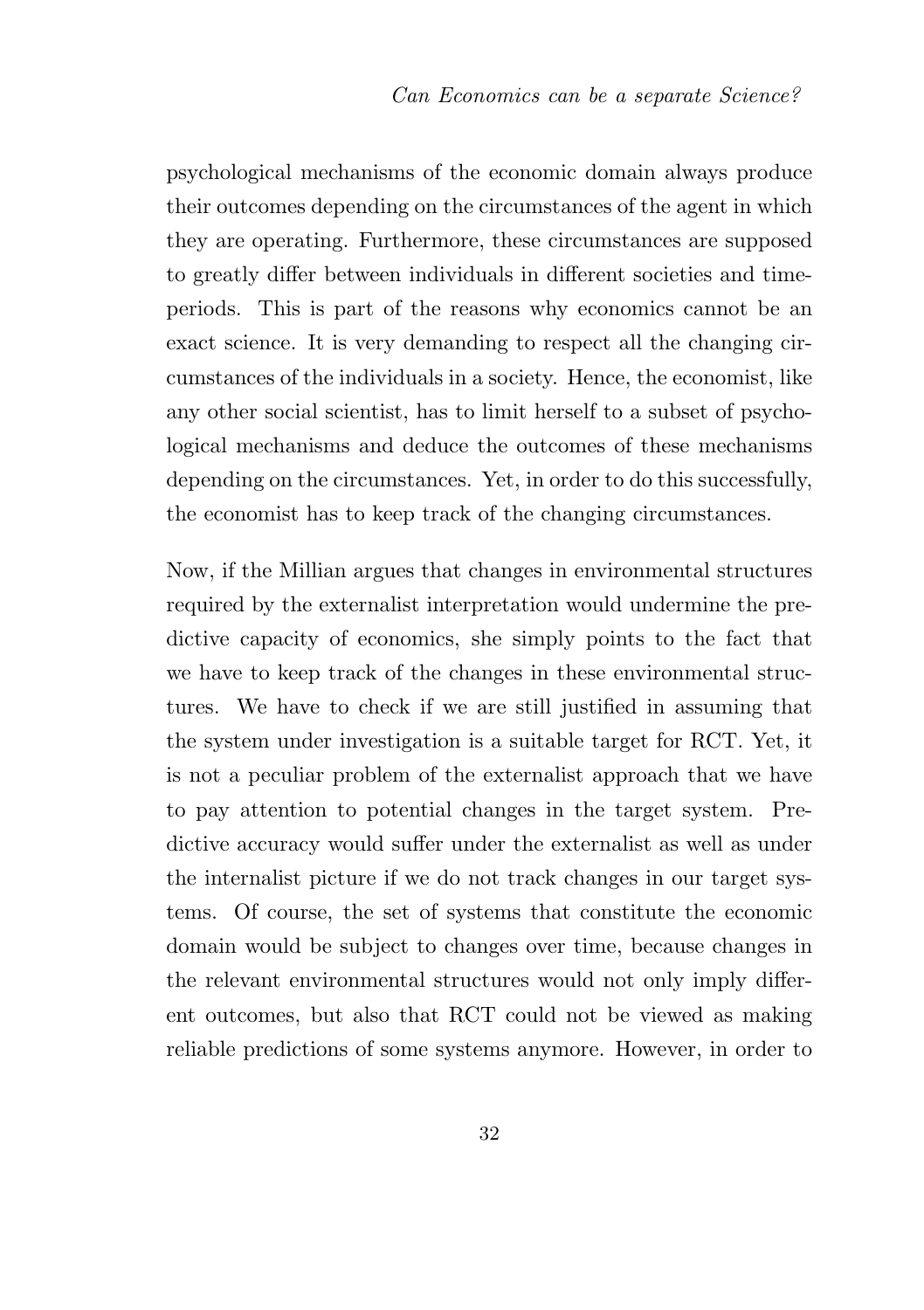be a separate science, economics need not have a fixed domain, but simply a separate one.

Moreover, in cases where the environmental structures are insufficient to guarantee that the predictions of RCT will hold, additional information from psychology can be useful to make economic models applicable. This could, for example, be the case in a scenario were all agents of a population share a common bias in their decision mechanisms and environmental feedback is too weak to eliminate this bias (Harrison and Ross 2010). However, this would not threaten the separateness of economics as the study of how the incentives of certain environmental structures influence behaviour, because economics would have its own domain in cases where the environmental structures are sufficient. Yet, such a case would point at a domain where fruitful interdisciplinary work can be done.

## Conclusion

I argued that the separateness of economics is best defended under an externalist interpretation of RCT. Mill defended a version of the separateness-thesis consistent with an internalist interpretation of RCT. I argued that this defence fails to establish separateness, because it would make economics highly depended on psychological findings. However, under externalism we can defend separateness by investigating which features of an environmental structure will lead agents to behave in accordance with RCT. Thereby, we can arrive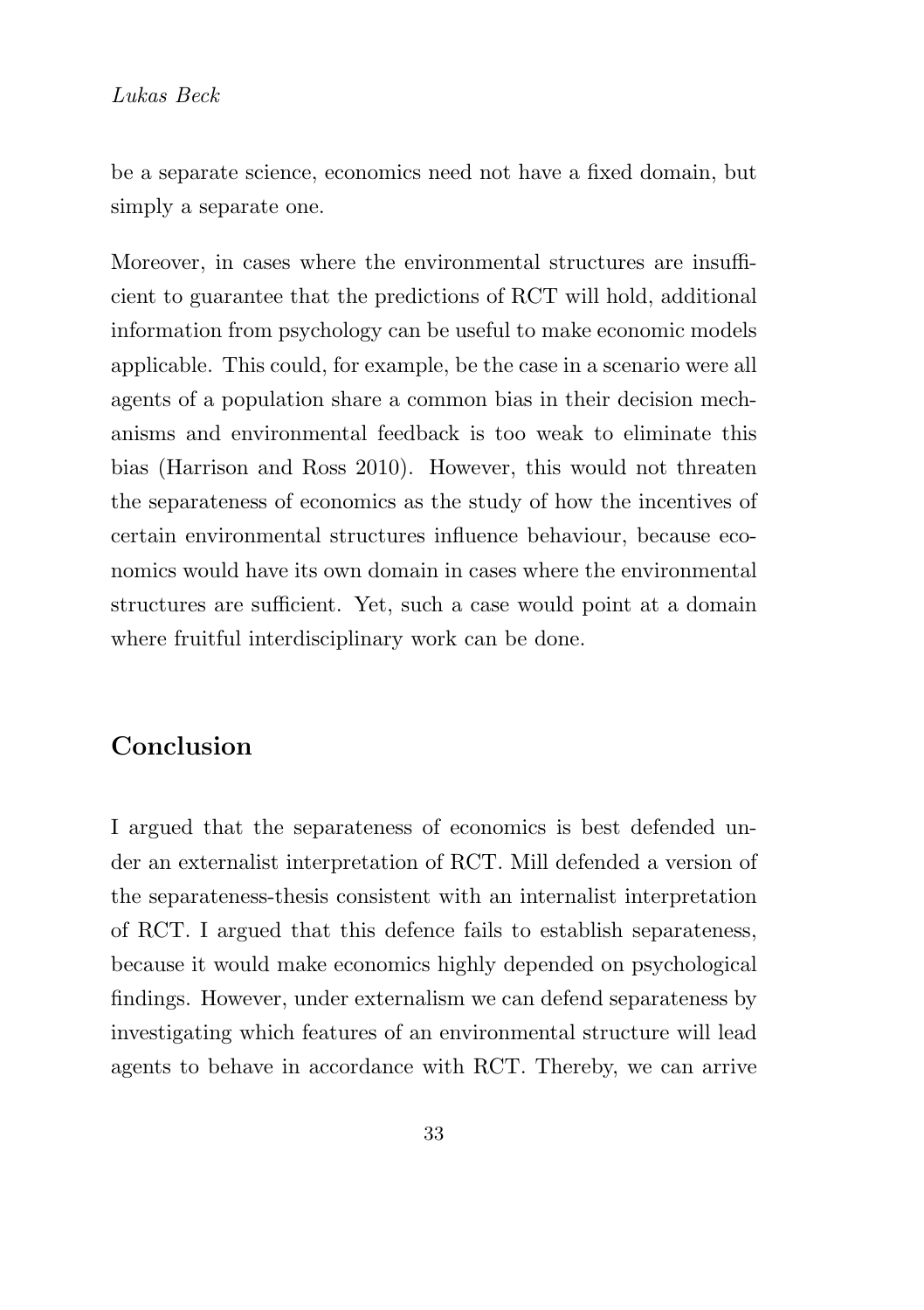at a list of indicators that enable us to demarcate a separate domain for economics.

We still need a precise account of the features of environmental structures that justify the application of RCT. However, defending the separateness-thesis is best done along the line of understanding RCT in an externalist way, because the internalist interpretation severely undermines it.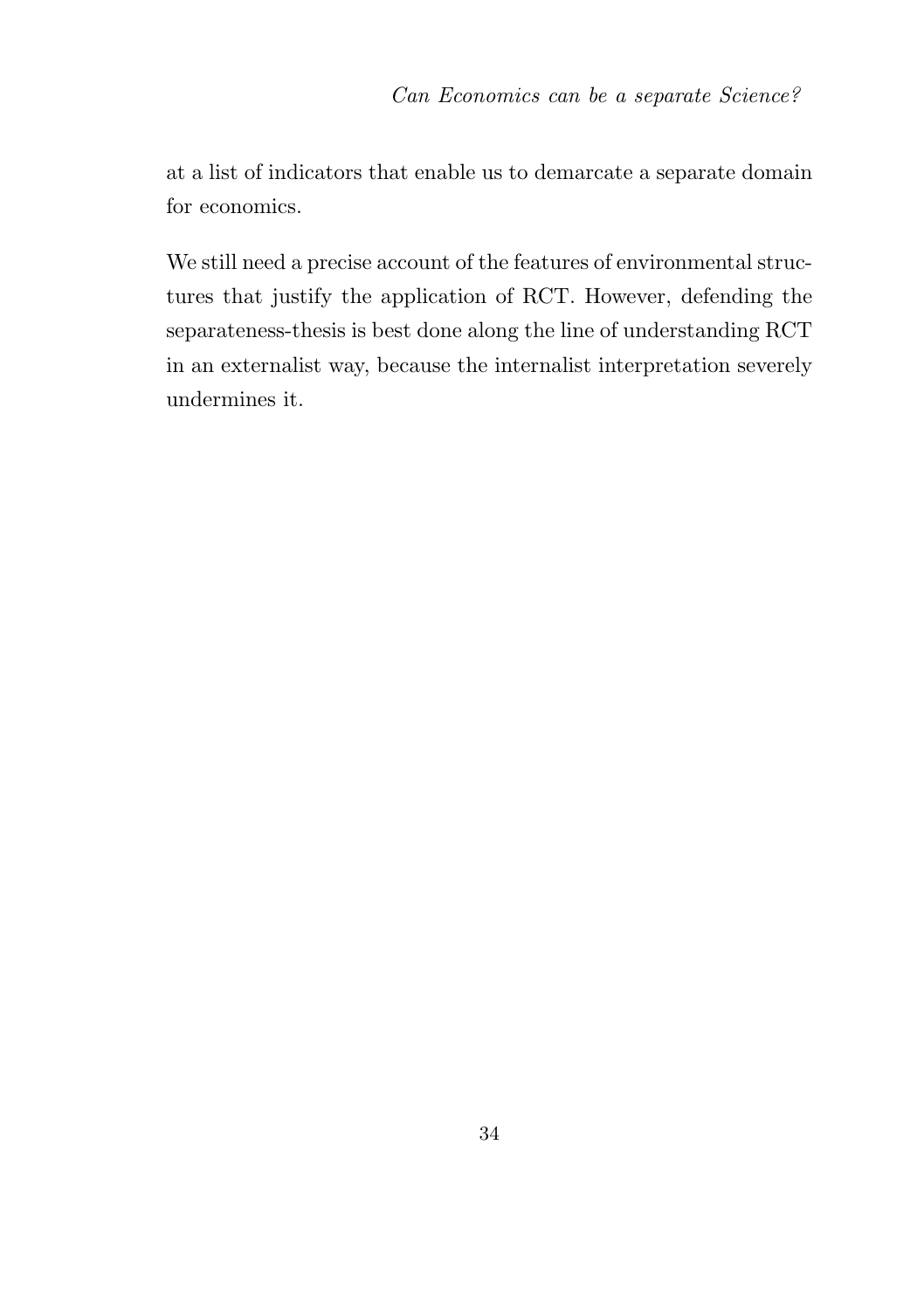# References

- [1] Binmore, K. (1999). Why experiment in economics?. The Economic Journal, 109(453), 16-24.
- [2] Bruni, L., & Sugden, R. (2007). The road not taken: how psychology was removed from economics, and how it might be brought back. The Economic Journal, 117(516), 146-173.
- [3] Cartwright, N. (1994). Nature's Capacities and their Measurement. OUP Catalogue.
- [4] Camerer, C., Loewenstein, G., & Prelec, D. (2005). Neuroeconomics: How neuroscience can inform economics. Journal of economic Literature, 9-64.
- [5] Fumagalli, R. (2016). Economics, Psychology, and the Unity of the Decision Sciences. Philosophy of the Social Sciences, 46(2), 103-128.
- [6] Gul, F., & Pesendorfer, W. (2008). The case for mindless economics. The foundations of Positive and normative Economics: A handbook, 1, 3-42.
- [7] Hausman, D. M. (1992). The inexact and separate science of economics. Cambridge University Press.
- [8] Hausman, D. M. (1995). Rational choice and social theory: A comment. The Journal of Philosophy, 92(2), 96-102.